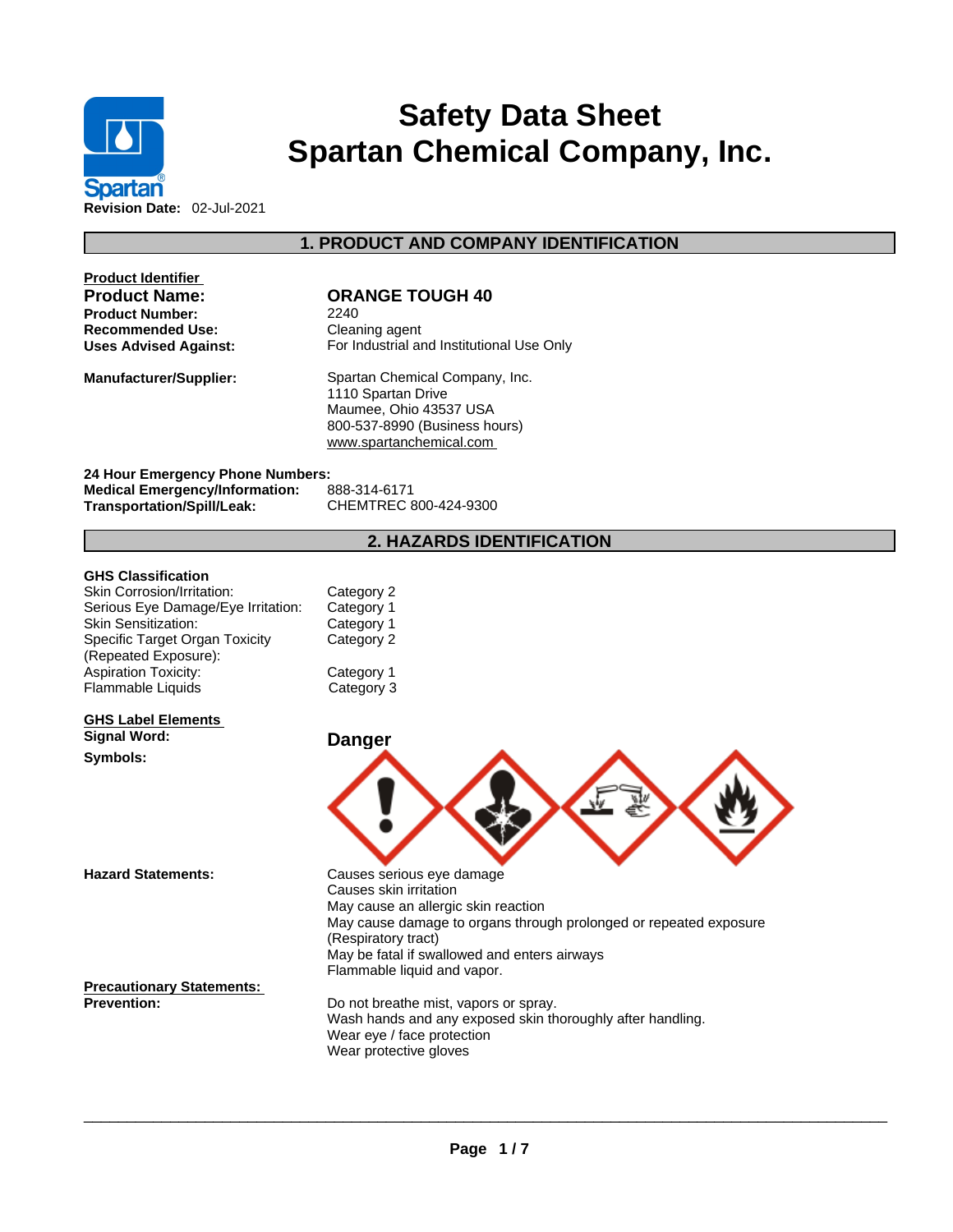|                                          | Contaminated work clothing should not be allowed out of the workplace                      |
|------------------------------------------|--------------------------------------------------------------------------------------------|
|                                          | Keep away from heat/sparks/open flames/hot surfaces. - No smoking                          |
|                                          | Keep container tightly closed                                                              |
|                                          | Ground container and receiving equipment.                                                  |
|                                          | Use explosion-proof electrical equipment                                                   |
|                                          | Use only non-sparking tools                                                                |
|                                          | Take precautionary measures against static discharge                                       |
| <b>Response:</b>                         | Get medical attention if you feel unwell.                                                  |
| -Eyes                                    | IF IN EYES: Rinse cautiously with water for several minutes. Remove contact lenses, if     |
|                                          | present and easy to do. Continue rinsing. IMMEDIATELY CALL A POISON CENTER OR              |
|                                          | PHYSICIAN.                                                                                 |
| -Skin                                    | IF ON SKIN (or hair): Take off immediately all contaminated clothing Wash with plenty of   |
|                                          | soap and water Wash contaminated clothing before reuse. If skin irritation or rash occurs: |
|                                          | Get medical attention.                                                                     |
| -Ingestion:                              | IF SWALLOWED: Immediately call a POISON CENTER or doctor/physician Do NOT                  |
|                                          | induce vomiting.                                                                           |
| -Specific Treatment:                     | See Safety Data Sheet Section 4: "FIRST AID MEASURES" for additional information.          |
| Fire:                                    | In case of fire: Use CO2, dry chemical, or foam for extinction                             |
| Storage:                                 | Store locked up. Store in a well-ventilated place. Keep cool                               |
| Disposal:                                | Dispose of contents and container in accordance with local, state and federal regulations. |
| <b>Hazards Not Otherwise Classified:</b> | Not Applicable                                                                             |
|                                          |                                                                                            |
| <b>Other Information:</b>                | • May be harmful if swallowed                                                              |
|                                          | . Inhalation of vapors or mist may cause respiratory irritation.                           |
|                                          | 17 a gus constitutions and confidential above.                                             |

• Keep out of reach of children

# **3. COMPOSITION / INFORMATION ON INGREDIENTS**

| <b>Chemical Name</b>                       | <b>CAS No</b>      | Weight-%  |
|--------------------------------------------|--------------------|-----------|
| Water                                      | 7732-18-5          | 10-30     |
| Limonene                                   | 5989-27-5          | 10-30     |
| C13-14 Alkane                              | 64742-47-8         | 10-30     |
| Triethanolamine                            | 102-71-6           | $7 - 13$  |
| C12-13 Pareth-5                            | 66455-14-9         | $5 - 10$  |
| C9-11 Pareth-6                             | 68439-46-3         | $1 - 5$   |
| Alkylbenzene Sulfonic Acid                 | 68584-22-5         | $1 - 5$   |
| Hexylene Glycol                            | 107-41-5           | $1 - 5$   |
| Butoxyethanol                              | 111-76-2           | $1 - 5$   |
| Ethylhexyloxyethanol                       | 1559-35-9          | $1 - 5$   |
| Tetrasodium EDTA                           | $64-02-8$          | $1 - 5$   |
| Cyclocarboxypropyloleic Acid               | 53980-88-4         | $1 - 5$   |
| Potassium Hydroxide                        | 1310-58-3          | $0.1 - 1$ |
| Diethylene glycol mono(2-ethylhexyl) ether | 1559-36-0          | $0.1 - 1$ |
| Colorant                                   | <b>PROPRIETARY</b> | < 0.1     |
| Colorant                                   | <b>PROPRIETARY</b> | < 0.1     |

Specific chemical identity and/or exact percentage of composition has been withheld as a trade secret.

# **4. FIRST AID MEASURES**

| -Eye Contact:  | Rinse cautiously with water for at least 15 minutes. Remove contact lenses, if present and  |
|----------------|---------------------------------------------------------------------------------------------|
|                | easy to do. Continue rinsing. IMMEDIATELY CALL A POISON CENTER OR PHYSICIAN.                |
| -Skin Contact: | Wash with plenty of soap and water. Take off contaminated clothing and wash before          |
|                | reuse. If skin irritation or rash occurs: Get medical attention.                            |
| -Inhalation:   | Remove victim to fresh air and keep at rest in a position comfortable for breathing. Call a |
|                |                                                                                             |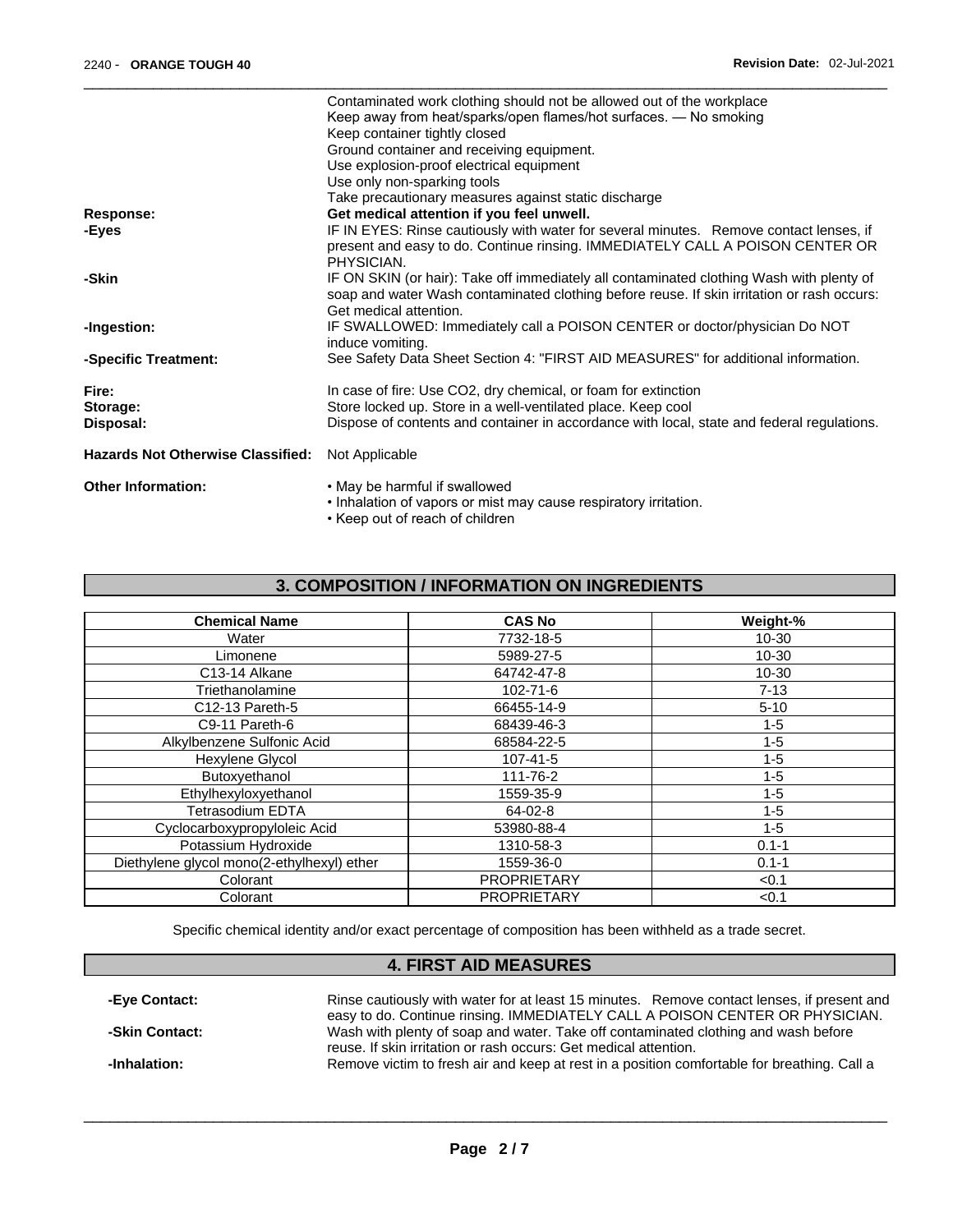| -Ingestion:<br><b>Note to Physicians:</b> | poison control center or physician if you feel unwell.<br>IMMEDIATELY CALL A POISON CENTER OR PHYSICIAN. Do NOT induce vomiting.<br>Contains petroleum distillates. Possible aspiration hazard. |  |  |  |
|-------------------------------------------|-------------------------------------------------------------------------------------------------------------------------------------------------------------------------------------------------|--|--|--|
| <b>5. FIRE-FIGHTING MEASURES</b>          |                                                                                                                                                                                                 |  |  |  |
| <b>Suitable Extinguishing Media:</b>      | Use CO2, dry chemical, or foam                                                                                                                                                                  |  |  |  |
| <b>Specific Hazards Arising from the</b>  | Vapors may form explosive mixtures with air. Vapors may travel to source of ignition and                                                                                                        |  |  |  |
| Chemical:                                 | flash back.                                                                                                                                                                                     |  |  |  |
| <b>Hazardous Combustion Products:</b>     | May include Carbon monoxide Carbon dioxide and other toxic gases or vapors.                                                                                                                     |  |  |  |
| <b>Protective Equipment and</b>           | Wear MSHA/NIOSH approved self-contained breathing apparatus (SCBA) and full                                                                                                                     |  |  |  |
| <b>Precautions for Firefighters:</b>      | protective gear. Cool fire-exposed containers with water spray.                                                                                                                                 |  |  |  |

# **6. ACCIDENTAL RELEASE MEASURES**

| <b>Personal Precautions:</b>      | ELIMINATE all ignition sources (no smoking, flares, sparks or flames in immediate area).        |
|-----------------------------------|-------------------------------------------------------------------------------------------------|
| <b>Environmental Precautions:</b> | Do not rinse spill onto the ground, into storm sewers or bodies of water. Do not dispose of     |
|                                   | this product by pouring on the ground, into storm sewers, waterways or other surface            |
|                                   | waters. Consult with local, federal and state authorities prior to disposal of any d-limonene   |
|                                   | containing product into the sanitary sewer system.                                              |
| <b>Methods for Clean-Up:</b>      | Prevent further leakage or spillage if safe to do so. Contain and collect spillage with         |
|                                   | non-combustible absorbent material, (e.g. sand, earth, diatomaceous earth, vermiculite)         |
|                                   | and place in container for disposal according to local / national regulations (see Section 13). |
|                                   |                                                                                                 |

# **7. HANDLING AND STORAGE**

| <b>Advice on Safe Handling:</b> | Handle in accordance with good industrial hygiene and safety practice. Wash thoroughly<br>after handling.                                                                                                                                |
|---------------------------------|------------------------------------------------------------------------------------------------------------------------------------------------------------------------------------------------------------------------------------------|
| <b>Storage Conditions:</b>      | Keep away from heat, sparks, flame and other sources of ignition (i.e., pilot lights, electric<br>motors and static electricity). Keep containers tightly closed in a cool, well-ventilated place.<br>Keep out of the reach of children. |
| <b>Incompatible Materials:</b>  | Strong oxidizing agents. Strong acids.                                                                                                                                                                                                   |
| <b>Suggested Shelf Life:</b>    | Minimum of 2 years from date of manufacture.                                                                                                                                                                                             |

# **8. EXPOSURE CONTROLS / PERSONAL PROTECTION**

#### **Occupational Exposure Limits:**

| <b>Chemical Name</b>              | <b>ACGIH TLV</b>            | <b>OSHA PEL</b>                                                                                                                | <b>NIOSH</b>                                     |
|-----------------------------------|-----------------------------|--------------------------------------------------------------------------------------------------------------------------------|--------------------------------------------------|
| Triethanolamine<br>$102 - 71 - 6$ | TWA: $5 \text{mq/m}^3$      |                                                                                                                                |                                                  |
| Hexylene Glycol<br>107-41-5       | Ceiling: 25 ppm             | (vacated) Ceiling: 25 ppm<br>(vacated) Ceiling: 125 mg/m <sup>3</sup>                                                          | Ceiling: 25 ppm<br>Ceiling: $125 \text{ mg/m}^3$ |
| Butoxyethanol<br>111-76-2         | TWA: 20 ppm                 | TWA: 50 ppm<br>TWA: $240 \text{ mg/m}^3$<br>(vacated) TWA: 25 ppm<br>(vacated) TWA: $120 \text{ mg/m}^3$<br>(vacated) S*<br>s* | IDLH: 700 ppm<br>TWA: 5 ppm<br>TWA: 24 mg/m $3$  |
| Potassium Hydroxide<br>1310-58-3  | Ceiling: $2 \text{ mg/m}^3$ | (vacated) Ceiling: $2 \text{ mg/m}^3$                                                                                          | Ceiling: 2 mg/m <sup>3</sup>                     |

**Engineering Controls:** Provide good general ventilation.

If work practices generate dust, fumes, gas, vapors or mists which expose workers to chemicals above the occupational exposure limits, local exhaust ventilation or other engineering controls should be considered.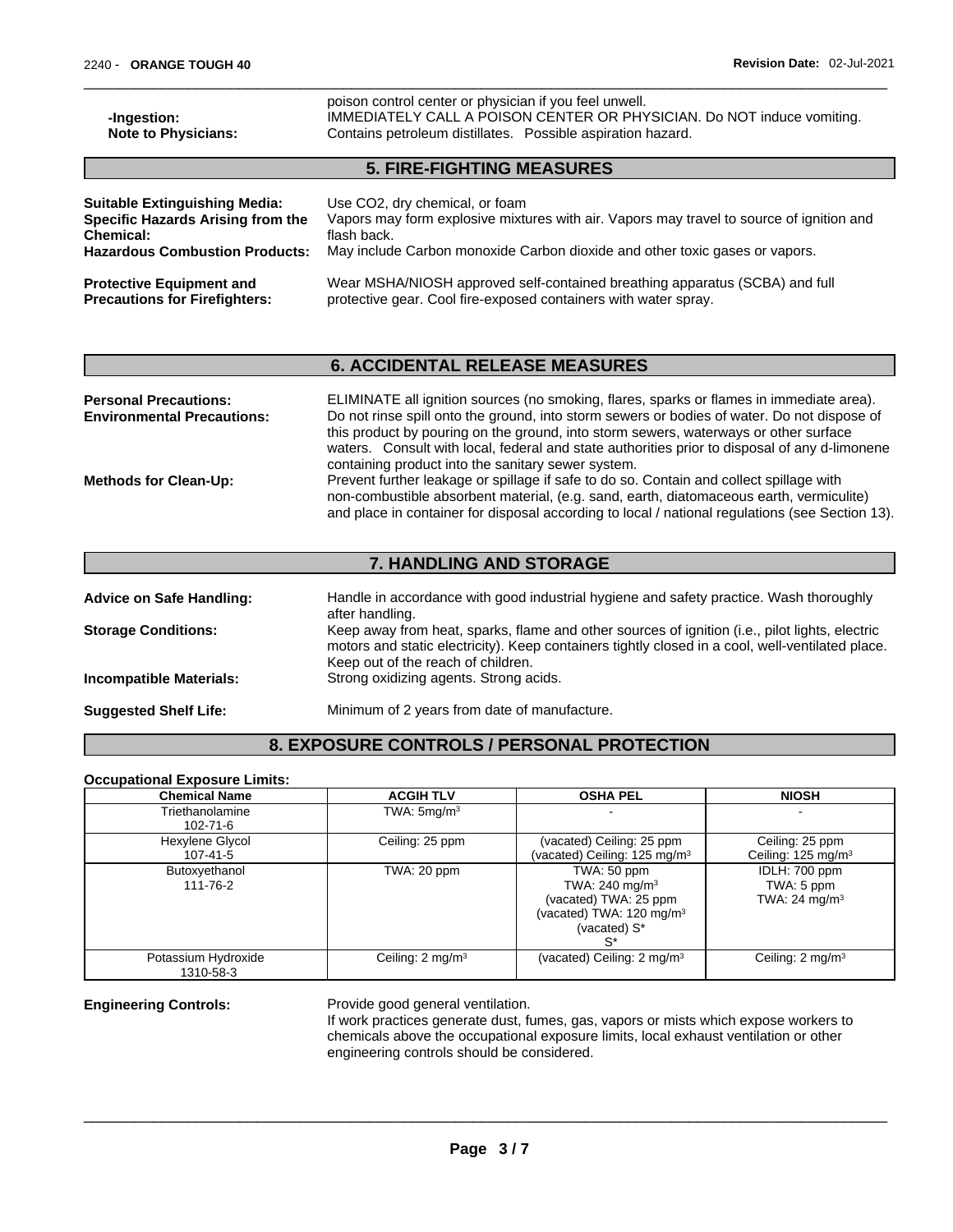| <b>Personal Protective Equipment</b>   |                                                                                         |
|----------------------------------------|-----------------------------------------------------------------------------------------|
| <b>Eye/Face Protection:</b>            | Wear splash goggles.                                                                    |
| <b>Skin and Body Protection:</b>       | Wear rubber or other chemical-resistant gloves.                                         |
| <b>Respiratory Protection:</b>         | Not required with expected use.                                                         |
|                                        | If occupational exposure limits are exceeded or respiratory irritation occurs, use of a |
|                                        | NIOSH/MSHA approved respirator suitable for the use-conditions and chemicals in Section |
|                                        | 3 should be considered.                                                                 |
| <b>General Hygiene Considerations:</b> | Wash hands and any exposed skin thoroughly after handling.                              |
|                                        | See 29 CFR 1910.132-138 for further guidance.                                           |

# **9. PHYSICAL AND CHEMICAL PROPERTIES**

| Appearance/Physical State:            | Liquid                          |
|---------------------------------------|---------------------------------|
| Color:                                | Orange                          |
| Odor:                                 | Orange                          |
| pH:                                   | 18.5-9.5                        |
| Melting Point / Freezing Point:       | No information available        |
| <b>Boiling Point / Boiling Range:</b> | 99 °C / 210 °F                  |
| <b>Flash Point:</b>                   | °C / 127 °F ASTM D56<br>53      |
| <b>Evaporation Rate:</b>              | $\leq$                          |
| Flammability (solid, gas)             | No information available        |
| <b>Upper Flammability Limit:</b>      | lNo information available       |
| <b>Lower Flammability Limit:</b>      | <b>No information available</b> |
| Vapor Pressure:                       | <b>No information available</b> |
| <b>Vapor Density:</b>                 | <b>No information available</b> |
| <b>Specific Gravity:</b>              | l0.954                          |
| Solubility(ies):                      | lMiscible in water              |
| <b>Partition Coefficient:</b>         | lNo information available       |
| <b>Autoignition Temperature:</b>      | <b>No information available</b> |
| Decomposition Temperature:            | lNo information available       |
| Viscosity:                            | lNo information available       |

# **10. STABILITY AND REACTIVITY**

| <b>Reactivity:</b><br><b>Chemical Stability:</b><br><b>Conditions to Avoid:</b><br><b>Incompatible Materials:</b><br><b>Hazardous Decomposition</b><br><b>Products:</b> | This material is considered to be non-reactive under normal conditions of use.<br>Stable under normal conditions.<br>Possibility of Hazardous Reactions: Not expected to occur with normal handling and storage.<br>Heat, flames and sparks. Extremes of temperature and direct sunlight.<br>Strong oxidizing agents. Strong acids.<br>May include carbon monoxide, carbon dioxide (CO2) and other toxic gases or vapors. |
|-------------------------------------------------------------------------------------------------------------------------------------------------------------------------|---------------------------------------------------------------------------------------------------------------------------------------------------------------------------------------------------------------------------------------------------------------------------------------------------------------------------------------------------------------------------------------------------------------------------|
|                                                                                                                                                                         | <b>11. TOXICOLOGICAL INFORMATION</b>                                                                                                                                                                                                                                                                                                                                                                                      |
| <b>Likely Routes of Exposure:</b><br><b>Symptoms of Exposure:</b>                                                                                                       | Eyes, Skin, Ingestion, Inhalation.                                                                                                                                                                                                                                                                                                                                                                                        |
| -Eye Contact:                                                                                                                                                           | Pain, redness, swelling of the conjunctiva and tissue damage. Eye contact may cause<br>permanent damage.                                                                                                                                                                                                                                                                                                                  |
| -Skin Contact:<br>-Inhalation:                                                                                                                                          | Pain, redness and cracking of the skin. May cause sensitization by skin contact<br>Nasal discomfort and coughing.                                                                                                                                                                                                                                                                                                         |
| -Ingestion:                                                                                                                                                             | Pain, nausea, vomiting and diarrhea. Aspiration may cause pulmonary edema and<br>pneumonitis.                                                                                                                                                                                                                                                                                                                             |
| Immediate, Delayed, Chronic Effects                                                                                                                                     |                                                                                                                                                                                                                                                                                                                                                                                                                           |
| Product Information:                                                                                                                                                    | Data not available or insufficient for classification.                                                                                                                                                                                                                                                                                                                                                                    |
| Chronic Toxicity:                                                                                                                                                       | Repeated contact may cause allergic reactions in very susceptible persons. Avoid repeated<br>exposure. May cause adverse effects on the bone marrow and blood-forming system. May<br>cause adverse liver effects.                                                                                                                                                                                                         |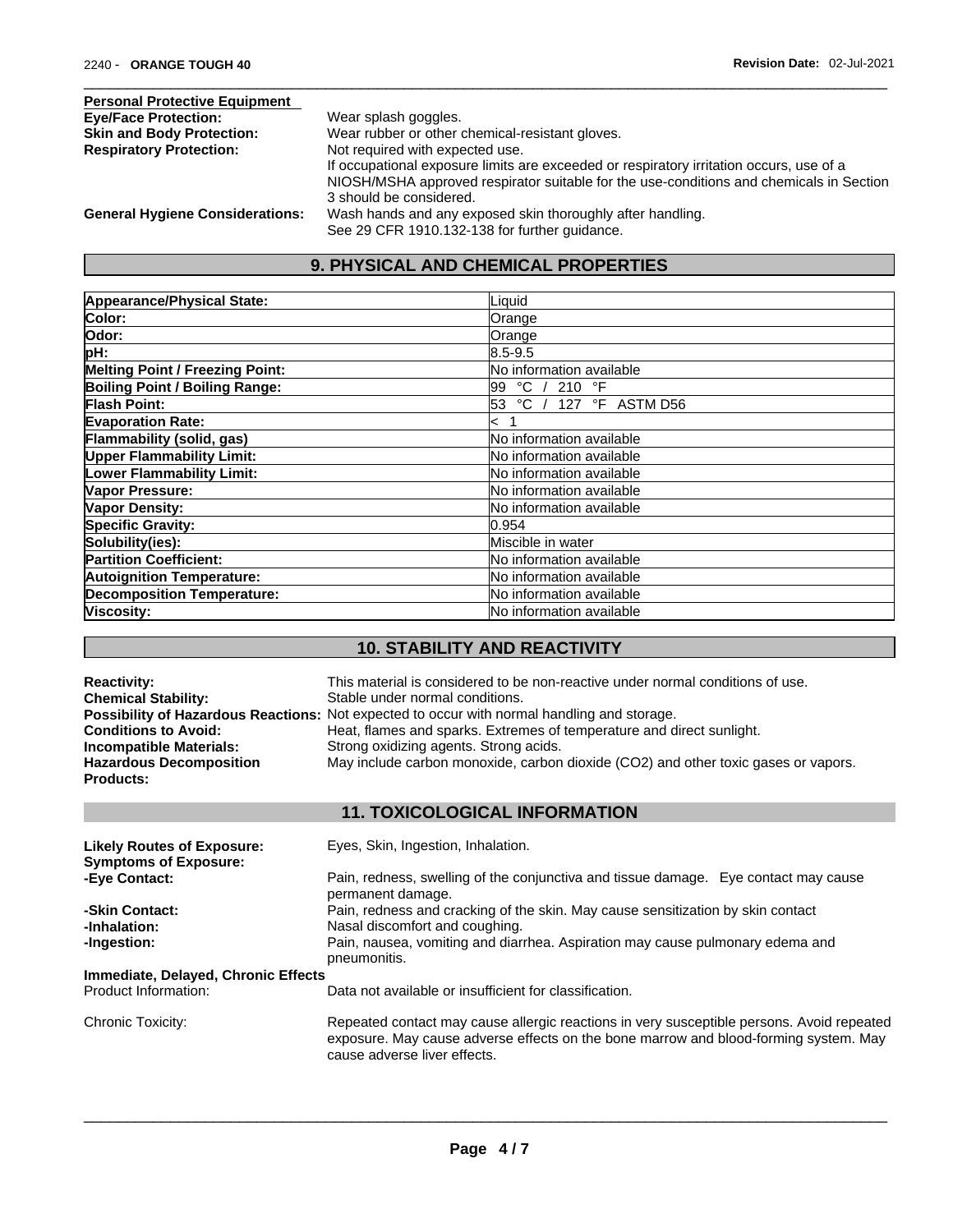Target Organ Effects: Central nervous system. -Eyes. Respiratory System. -Skin. Blood. hematopoietic system. kidney. Liver.

#### **Numerical Measures of Toxicity**

The following acute toxicity estimates (ATE) are calculated based on the GHS document.

| ATEmix (oral):                 | 2576 mg/kg  |  |
|--------------------------------|-------------|--|
| ATEmix (dermal):               | 3284 mg/kg  |  |
| ATEmix (inhalation-dust/mist): | $38.9$ mg/l |  |

#### **Component Acute Toxicity Information**

| <b>Chemical Name</b>                       | Oral LD50                                 | <b>Dermal LD50</b>                   | <b>Inhalation LC50</b>              |  |
|--------------------------------------------|-------------------------------------------|--------------------------------------|-------------------------------------|--|
| Water<br>7732-18-5                         | $> 90$ mL/kg (Rat)                        | Not Available                        | Not Available                       |  |
| Limonene<br>5989-27-5                      | $= 5200$ mg/kg (Rat) = 4400 mg/kg<br>Rat) | $> 5$ g/kg (Rabbit)                  | Not Available                       |  |
| C13-14 Alkane<br>64742-47-8                | $> 5000$ mg/kg (Rat)                      | $>$ 2000 mg/kg (Rabbit)              | $> 5.2$ mg/L (Rat) 4 h              |  |
| Triethanolamine<br>$102 - 71 - 6$          | $= 4190$ mg/kg (Rat)                      | Not Available<br>> 20 mL/kg (Rabbit) |                                     |  |
| C12-13 Pareth-5<br>66455-14-9              | $> 10$ g/kg (Rat)<br>Not Available        |                                      | Not Available                       |  |
| C9-11 Pareth-6<br>68439-46-3               | $= 1400$ mg/kg (Rat)                      | Not Available                        | Not Available                       |  |
| Alkylbenzene Sulfonic Acid<br>68584-22-5   | $= 775$ mg/kg (Rat)                       | $= 2000$ mg/kg (Rabbit)              | Not Available                       |  |
| Hexylene Glycol<br>107-41-5                | $=$ 3700 mg/kg (Rat)                      | Not Available                        | $>$ 310 mg/m <sup>3</sup> (Rat) 1 h |  |
| Butoxyethanol<br>111-76-2                  | $= 470$ mg/kg (Rat)                       | $= 99$ mg/kg (Rabbit)                | $= 450$ ppm (Rat) 4 h               |  |
| Ethylhexyloxyethanol<br>1559-35-9          | $=$ 3080 mg/kg (Rat)                      | $= 2120$ mg/kg (Rabbit)              | Not Available                       |  |
| Tetrasodium EDTA<br>64-02-8                | $= 1658$ mg/kg (Rat)                      | Not Available                        | Not Available                       |  |
| Cyclocarboxypropyloleic Acid<br>53980-88-4 | $= 6176$ mg/kg (Rat)                      | Not Available                        | Not Available                       |  |
| Potassium Hydroxide<br>1310-58-3           | $= 284$ mg/kg (Rat)                       | Not Available                        | Not Available                       |  |

**Carcinogenicity:** No components present at 0.1% or greater arelisted as to being carcinogens by ACGIH, IARC, NTP or OSHA.

#### **12. ECOLOGICAL INFORMATION**

#### **Ecotoxicity**

| <b>Chemical Name</b>        | <b>Algae/Aquatic Plants</b>                                                                      | Fish                                                                                                                                                                | <b>Toxicity to</b><br><b>Microorganisms</b> | <b>Crustacea</b><br>Not Available |  |
|-----------------------------|--------------------------------------------------------------------------------------------------|---------------------------------------------------------------------------------------------------------------------------------------------------------------------|---------------------------------------------|-----------------------------------|--|
| Limonene<br>5989-27-5       | Not Available                                                                                    | $0.619 - 0.796$ : 96 h<br>Pimephales promelas mg/L<br>LC50 flow-through 35: 96 h<br>Oncorhynchus mykiss mg/L<br>LC50                                                | Not Available                               |                                   |  |
| C13-14 Alkane<br>64742-47-8 | Not Available                                                                                    | 45: 96 h Pimephales<br>promelas mg/L LC50<br>flow-through 2.2: 96 h<br>Lepomis macrochirus mg/L<br>LC50 static 2.4: 96 h<br>Oncorhynchus mykiss mg/L<br>LC50 static | Not Available                               | Not Available                     |  |
| Triethanolamine<br>102-71-6 | 216: 72 h Desmodesmus<br>subspicatus mg/L EC50 169:<br>96 h Desmodesmus<br>subspicatus mg/L EC50 | 10600 - 13000: 96 h<br>Pimephales promelas mg/L<br>LC50 flow-through 1000: 96<br>h Pimephales promelas<br>mg/L LC50 static 450 - 1000:<br>96 h Lepomis macrochirus  | Not Available                               | Not Available                     |  |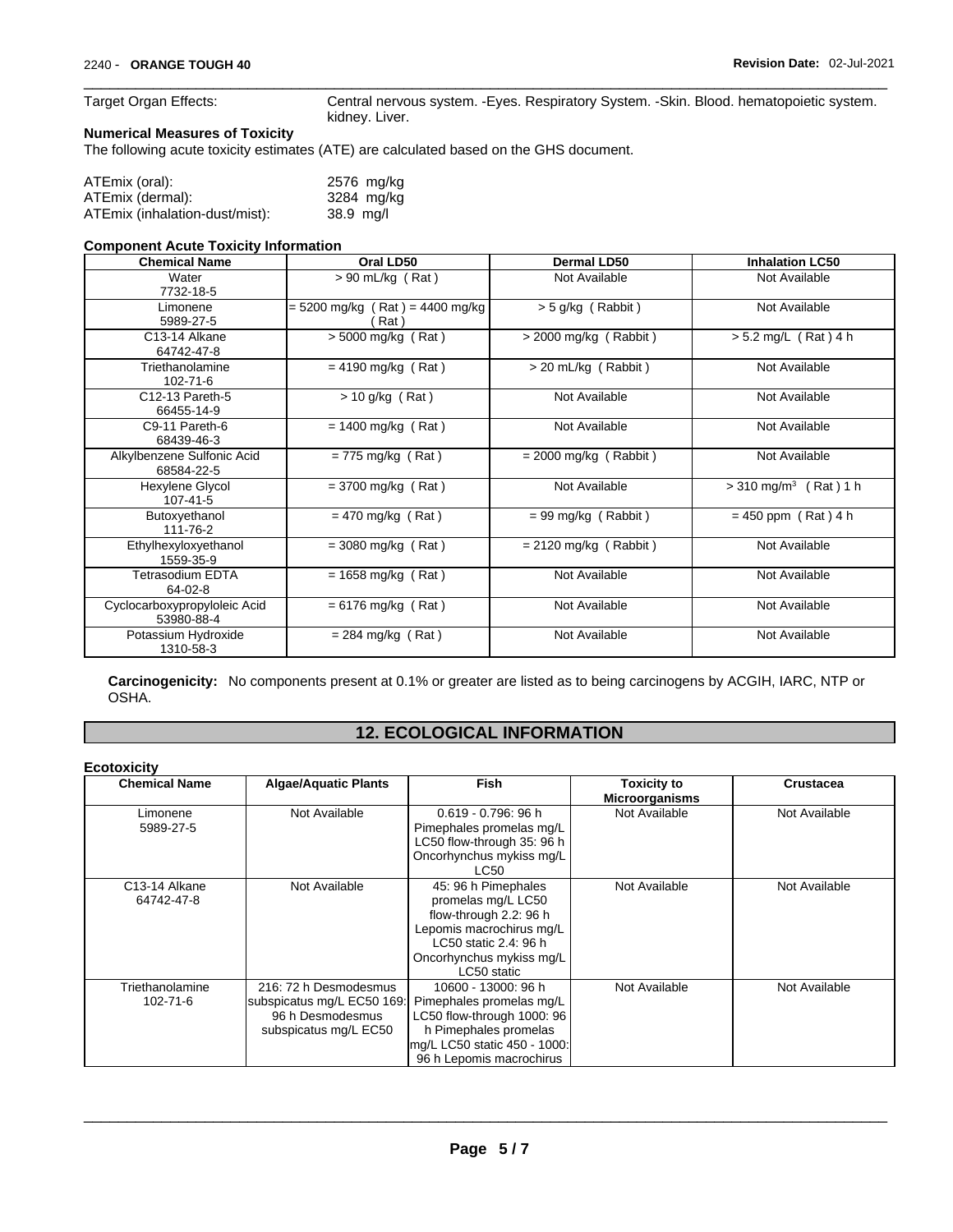|                            |                        | mg/L LC50 static             |               |                           |
|----------------------------|------------------------|------------------------------|---------------|---------------------------|
| Alkylbenzene Sulfonic Acid | Not Available          | 3:96 h Oncorhynchus          | Not Available | 2.9: 48 h Daphnia magna   |
| 68584-22-5                 |                        | mykiss mg/L LC50 static      |               | mg/L EC50                 |
| Hexylene Glycol            | Not Available          | 10500 - 11000: 96 h          | Not Available | 2700 - 3700: 48 h Daphnia |
| 107-41-5                   |                        | Pimephales promelas mg/L     |               | magna mg/L EC50           |
|                            |                        | LC50 flow-through 10000:     |               |                           |
|                            |                        | 96 h Lepomis macrochirus     |               |                           |
|                            |                        | mg/L LC50 static 8690: 96 h  |               |                           |
|                            |                        | Pimephales promelas mg/L     |               |                           |
|                            |                        | LC50 flow-through 10700:     |               |                           |
|                            |                        | 96 h Pimephales promelas     |               |                           |
|                            |                        | mg/L LC50 static             |               |                           |
| Butoxyethanol              | Not Available          | 1490: 96 h Lepomis           | Not Available | 1000: 48 h Daphnia magna  |
| 111-76-2                   |                        | macrochirus mg/L LC50        |               | mg/L EC50                 |
|                            |                        | static 2950: 96 h Lepomis    |               |                           |
|                            |                        | macrochirus mg/L LC50        |               |                           |
| Tetrasodium EDTA           | 1.01: 72 h Desmodesmus | 41: 96 h Lepomis             | Not Available | Not Available             |
| 64-02-8                    | subspicatus mg/L EC50  | macrochirus mg/L LC50        |               |                           |
|                            |                        | static 59.8: 96 h Pimephales |               |                           |
|                            |                        | promelas mg/L LC50 static    |               |                           |

# **Persistence and Degradability:** No information available.<br> **Bioaccumulation:** No information available.

No information available.

**Marine Pollutant:** Yes.

### **Other Adverse Effects:** No information available

# **13. DISPOSAL CONSIDERATIONS**

**Disposal of Wastes:** Dispose of in accordance with federal, state and local regulations.<br> **Contaminated Packaging:** Dispose of in accordance with federal, state and local regulations. Dispose of in accordance with federal, state and local regulations.

### **14. TRANSPORT INFORMATION**

| DOT:<br>UN/ID No:<br><b>Proper Shipping Name:</b><br><b>Hazard Class:</b><br><b>Packing Group:</b><br><b>Special Provisions:</b>                                  | UN1993<br>Flammable liquids, n.o.s., (contains d-limonene)<br>3<br>Ш<br>Class 3, Packing Group III materials meet the exception requirements of section 49 CFR<br>173.150 when individual containers of not more than 1.3 gallons are packed in a strong<br>outer packaging and ground transportation is utilized. Such containers may be reclassified<br>as "Limited Quantity".<br>Shipping descriptions may vary based on mode of transport, quantities, package size,<br>and/or origin and destination. Check with a trained hazardous materials transportation<br>expert for information specific to your situation. |
|-------------------------------------------------------------------------------------------------------------------------------------------------------------------|--------------------------------------------------------------------------------------------------------------------------------------------------------------------------------------------------------------------------------------------------------------------------------------------------------------------------------------------------------------------------------------------------------------------------------------------------------------------------------------------------------------------------------------------------------------------------------------------------------------------------|
| IMDG:<br>UN/ID No:<br><b>Proper Shipping Name:</b><br><b>Hazard Class:</b><br><b>Packing Group:</b><br><b>Marine Pollutant:</b><br><b>Additional information:</b> | <b>UN1993</b><br>Flammable liquids, n.o.s., (contains d-limonene), Marine Pollutant<br>3<br>Ш<br>Yes.<br>According to IMDG Code 2.10.2.7, marine pollutants packed in single or inner packagings<br>with a capacity of not more than $5 \text{ L}$ or $5 \text{ kg}$ are excluded from marine pollutant marking<br>requirements.                                                                                                                                                                                                                                                                                         |

### **15. REGULATORY INFORMATION**